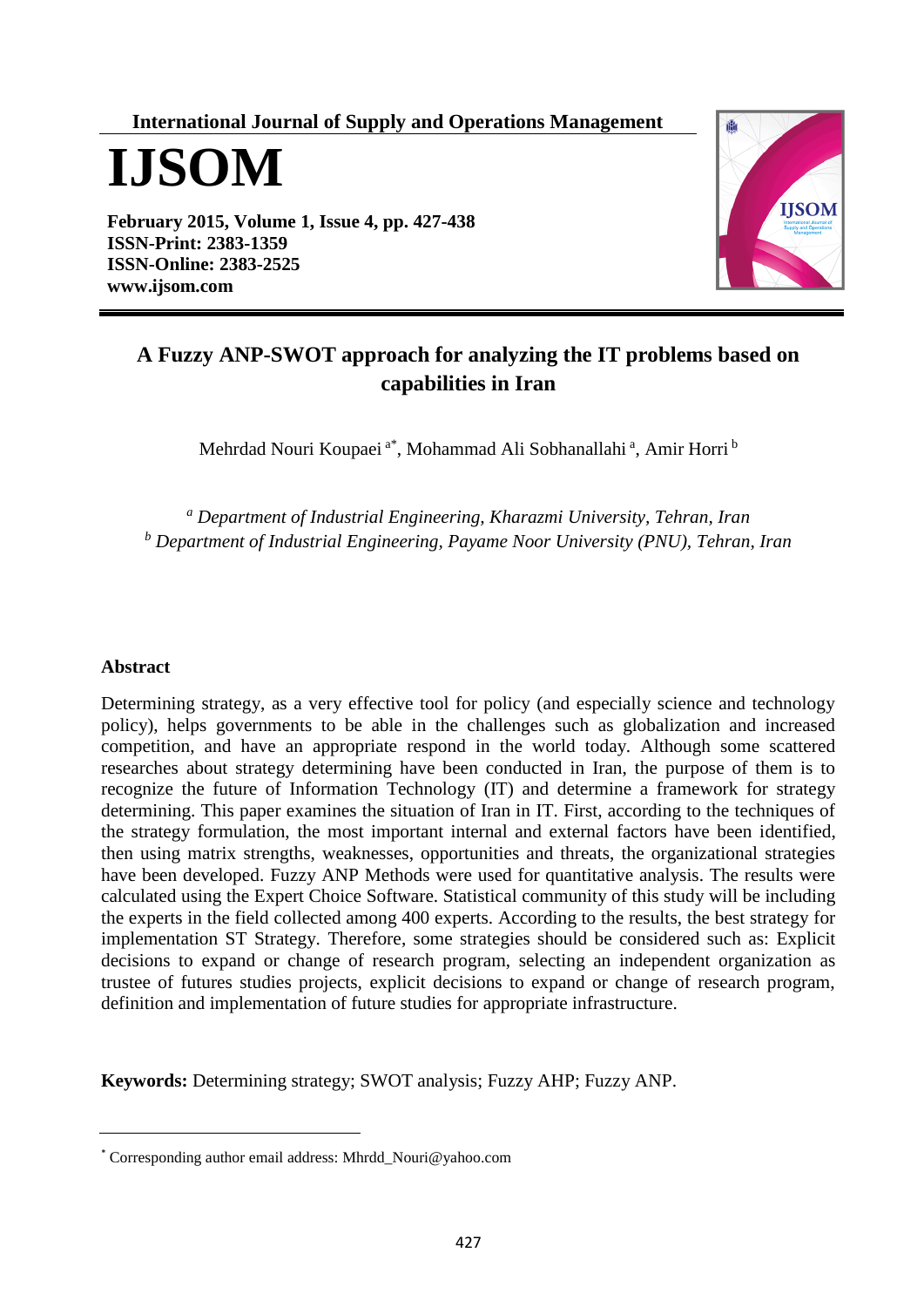# **1. Introduction**

Determining strategy is the systematic attempt to look at the long-term future of science, technology, economy, environment and society with the aim of identifying emerging technologies and strengthening the strategic areas of research, which have higher social and economic profitability (Keenan 2003, Santos *et al.* 2004, Safari *et al.* 2014). According to another authoritative definition: Determining strategy is the structured and organized process that integrates people's expectations about technology and develops the strategic visions for the future (Manteghi *et al.* 2011, Gaoa *et al.* 2015). Nowadays, managers' strategic decisions are very important for the organizations to achieve their long-term goals (Kaviani and Abbasi, 2014).

Future study as a tool for determining strategy, first time as the primary instrument of policy in the late '50s and early' 60s in America, especially in the defense sector was used. Then, in 1970, Japan decided to create a national future study of science and technology, with 30-year time horizon. Japan had other goals besides selecting areas of excellence. In other words, Japan intends to provide recommendations for decision makers in both the public and private sectors based on the depth and comprehensive analysis of long-term trends (Nyiri 2003). In Europe, France in the early 80's, then Sweden and Norway conducted its first future study program. In the 90s, governments in many European countries such as Germany, Netherlands and Ireland used this tool. The 90s witnessed a huge explosion of future study activities throughout the world, especially in developed countries (Keenan 2002). According to development of IT and its application in other sciences, the industrialization of developing countries is a necessity. And access to an independent industrial system, need to select an appropriate strategy of futures studies.

Although some scattered researches about future study have been conducted in Iran, the purpose of them is to recognize the future of IT and determine a framework for future study. This paper examined the situation of Iran in IT and selected the best strategy in future study of IT.

Many approaches and techniques are used in the strategic management process (Dincer 2004, Darkow 2014, Granell 2015, Xie 2013). Among these methods, the most common is SWOT analysis. SWOT analysis is an important tool to support decision-making and commonly used as a tool for systematic analysis of the internal and external environments (Rodriguez and Ventura 2003). In this method, the most important internal and external factors as strategic factors influencing the future will be discussed (Kahraman *et al.* 2006). Although the use of appropriate and reasonable SWOT provides a good basis for effective planning strategies, has some weak points. In SWOT analysis, the importance of factors to determine the effect of each factor on the program or strategy is not quantitative and measurable (LengnickHall and LengnickHall 1998). In other words, in this case a useful tool for determining the relative importance of each factor was not present (Kangas *et al.* 2003).

For this reason, the SWOT analysis is not able to evaluate a comprehensive strategic decisionmaking process. Therefore, this study by combining the SWOT model and Fuzzy ANP are seek to reduce this deficit. Therefore, by combining the SWOT model and Fuzzy ANP, this study seeks to reduce this deficit.

In Iran, IT systems are experiencing early maturity. This course includes a variety of issues and challenges. Some of these challenges involve the country's policies, and others involve software development and special features of these software. Therefore, the answer to this question is very important: "What is the position of Iran in IT based on SWOT Matrix, and which strategies can be used to improve it?" This paper answers these questions based on a Fuzzy ANP-SWOT approach. According to a study, a multi-criteria decision method and SWOT factors are used to analyze the role of information technology in industry development in Iran (Mahdavi *et al.* 2008). In another study, Rural ICT Development in Iran's Villages with Analyzing Strengths, Weaknesses,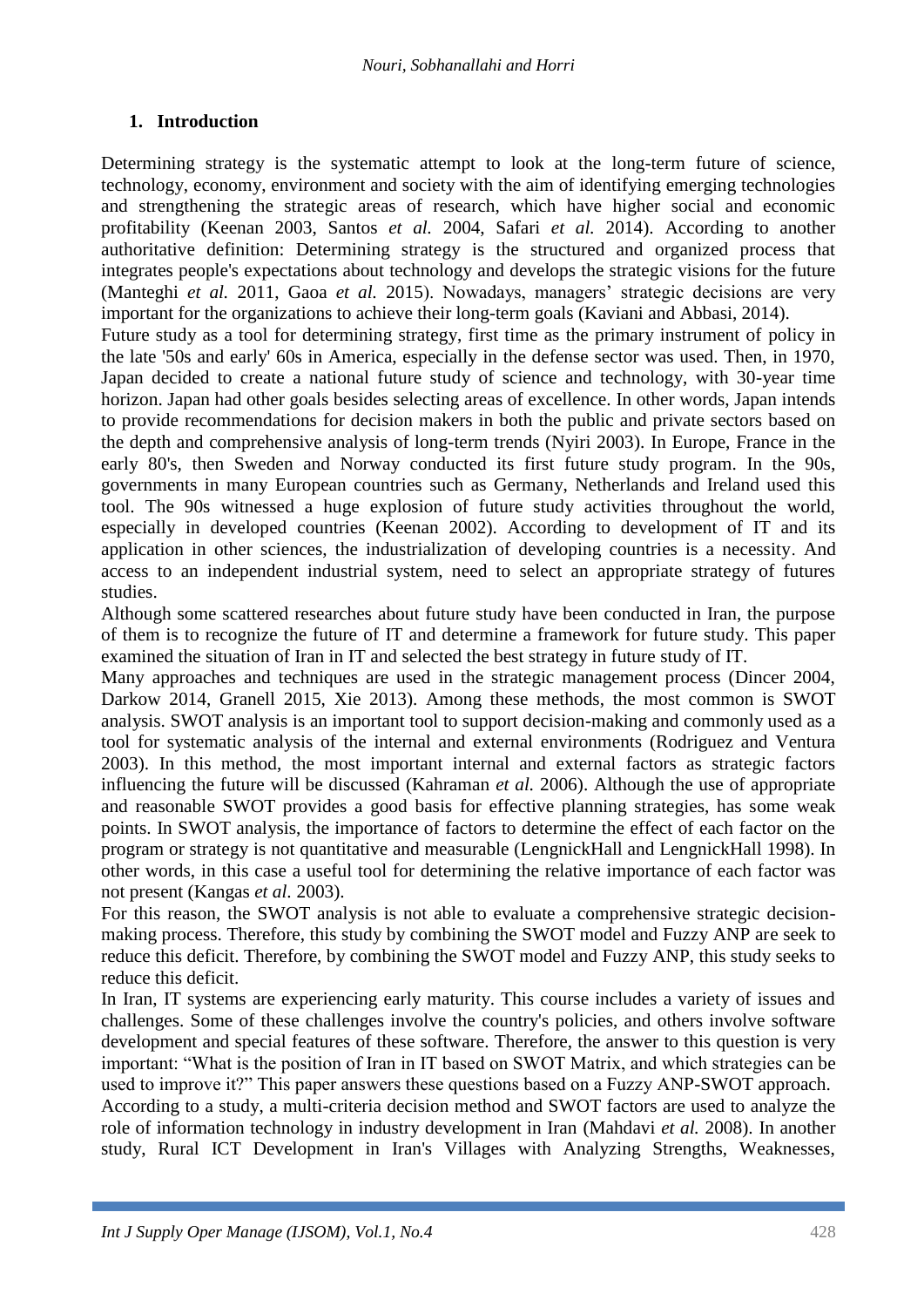Opportunities, and Threats of Rural ICT were reviewed (Yaghoubi-Farani *et al.* 2011). Also, Saniee (2015) analyzed the role of ICT in sustainable urban development by using Model SWOT. In this paper, Documents and content analysis is a research method and Strategic SWOT descriptive model to evaluate internal and external opportunities and threats of the use of ICT in cities is discussed.

It should be noted that none of these research has been done in a fuzzy approach and this is the distinguish of this study.

# **2. SWOT-Fuzzy ANP Methods**

In this study, to determine the priority of the proposed strategies, SWOT analysis with fuzzy ANP was used. Initially, a group of experts to analyze the internal and external environment of the organization identified the controllable and uncontrollable secondary factors that affect the success of the organization. These secondary factors have a great importance in strategy. SWOT matrix and alternative strategies were formed by using secondary factors of SWOT. In this study, the purpose of using Analytic Network Process is prioritization of proposed strategies and selecting the best strategy in the future study of IT.

To calculate the sample size, the Morgan table is used (Krejcie and Morgan 1970). The data are qualitatively and the number of statistical community is unlimited, therefore according to this table, the sample size obtained 385 cases. To increase accuracy, the data has been distributed and collected among 400 experts.

Final ranking in each of these matrices is the geometric mean of each expert's rankings. The procedure for applying the model is based on a proposal algorithm submitted by Yuksel and Dagdeviren, in 2007.

Based on this algorithm, to compute the final weight of the alternatives in the ANP model usually used the super matrix. Super matrix is a hierarchy of SWOT with four levels that are as follows:

|   | Goal(G)                |          |          |          |  |
|---|------------------------|----------|----------|----------|--|
| W | Factors(F)             | $W_{21}$ |          |          |  |
|   | $Subfactors(SF)$ 0     |          | $W_{32}$ |          |  |
|   | Alternatives $(A)$ [ 0 |          |          | $W_{43}$ |  |

In this matrix,  $W_{21}$  is a vector that shows the effect of goal on factors.  $W_{32}$  is a vector that shows the effect of factors on sub factors. W<sup>43</sup> is a vector that shows the effect of factors on alternatives. Finally, I is the identity matrix. This relationship is shown in Figure 1.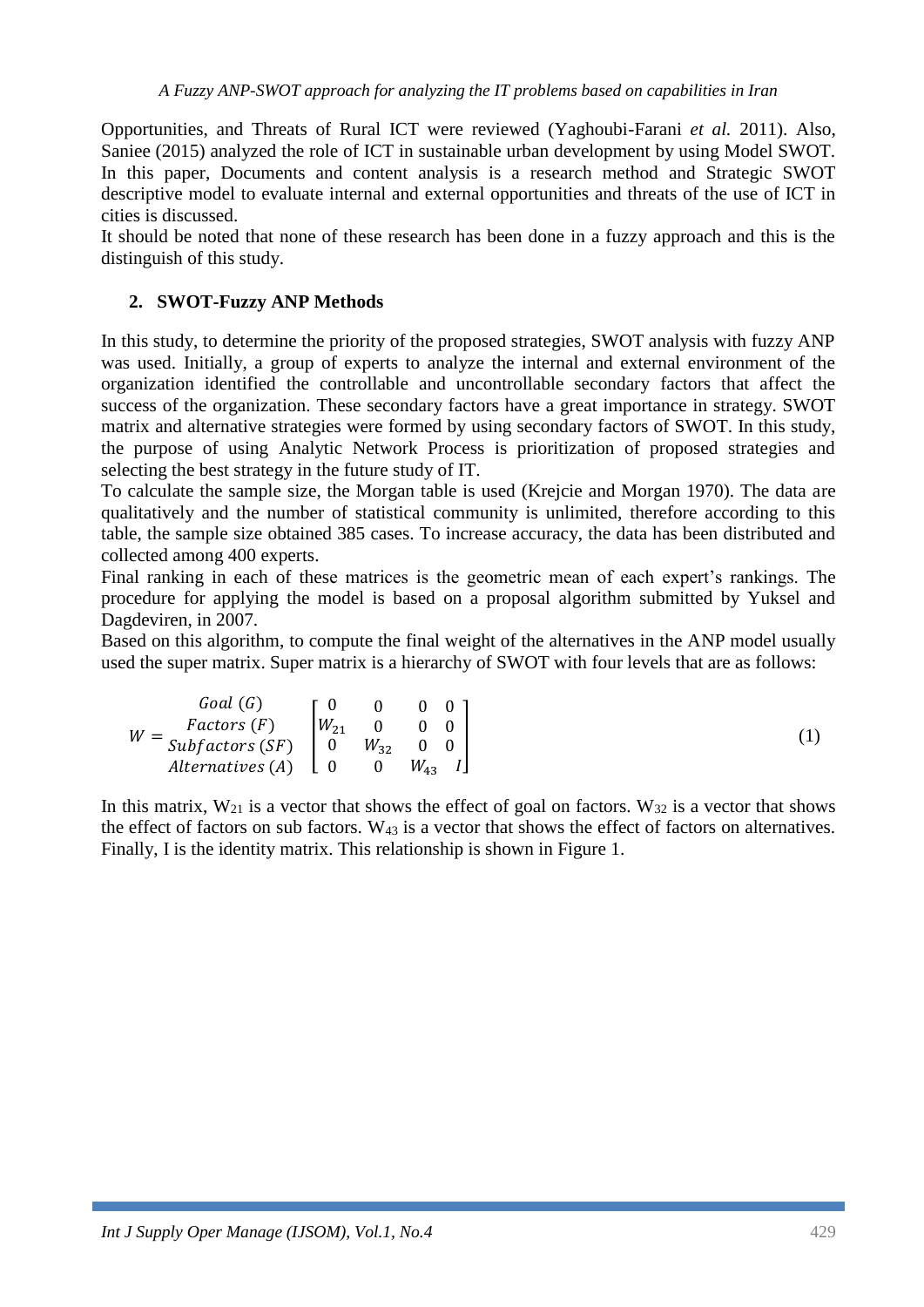

According to Figure 2, there is an internal relationship between the main factors. Therefore, the general case of super matrix in this study is:

| Goal(G)                                                                                    | <u>г</u> ()                                       | $\begin{array}{ccc} & & 0 \end{array}$ |                               |  |
|--------------------------------------------------------------------------------------------|---------------------------------------------------|----------------------------------------|-------------------------------|--|
| Factors(F)                                                                                 | $\begin{bmatrix} W_1 & W_2 & 0 & 0 \end{bmatrix}$ |                                        |                               |  |
| $W = \frac{r u t u x}{s u b factors (SF)}$ $\begin{bmatrix} 0 & W_3 & 0 & 0 \end{bmatrix}$ |                                                   |                                        |                               |  |
| Alternatives $(A)$ $\downarrow$ 0                                                          |                                                   | $\overline{\mathbf{0}}$                | $W_{\rm\scriptscriptstyle A}$ |  |

In this matrix,  $W_1$  is a vector that shows the effect of goal (the best strategy) on factors (Strengths, Weaknesses, Opportunities, Threats). W<sub>2</sub> is a vector that shows the interdependence of factors.  $W_3$  is a vector that show the effect of factors on sub factors  $(S_1, S_2, \ldots, W_1, W_2, \ldots, O_1, O_2, \ldots, T_1, T_2, \ldots)$ .  $W_4$  is a vector that show the effect of sub factors on alternatives  $(SO_1, SO_2, \ldots, OW_1, OW_2, \ldots)$  $ST_1, ST_2,..., WT_1, WT_2...$ 

# **3. The fuzzy theory**

The method of data analysis in this study is using the fuzzy numbers. This method consists of six steps as follows:

# **3.1. Determining fuzzy numbers for each of the linguistic variables**

In this paper, range sensing for each of the five linguistic factors (*"I agree completely"* to *"I disagree completely"*) were used in the questionnaire which is shown below: Very Good (VG), Good (G), Middle (M), Weakness (W), Strongly Weakness (SW)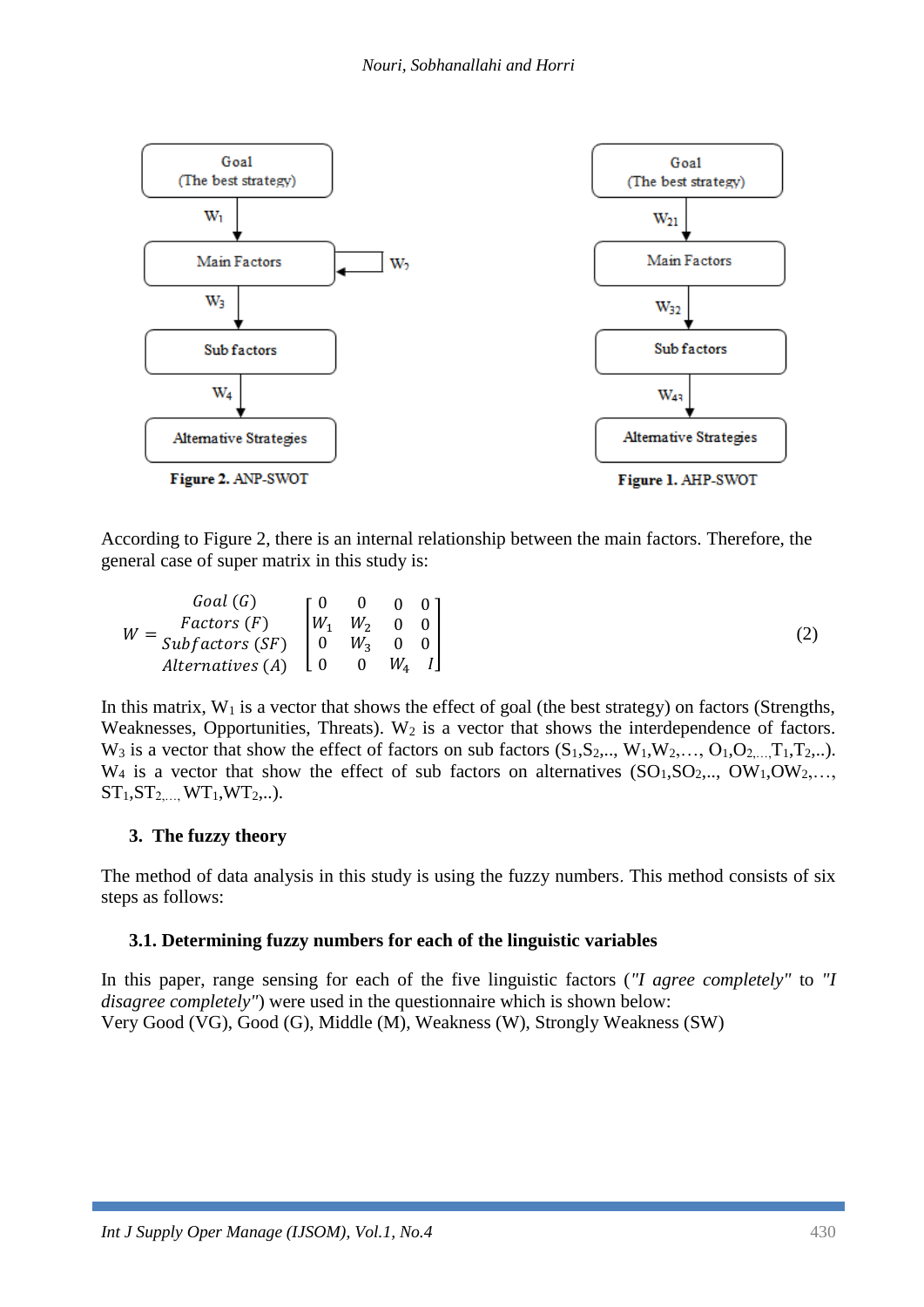#### *A Fuzzy ANP-SWOT approach for analyzing the IT problems based on capabilities in Iran*

Any of the above factors are defined with triangular membership functions (The triangular fuzzy number A). The reason for this choice is that these numbers are often used in applications of fuzzy logic controllers, management decisions, business and finance, etc. Formula 3 is the triangular fuzzy number A. Also, figure 3 shows the triangular fuzzy number. In applications, point  $a_m \in$  $(a_1, a_2)$  is often placed on the middle of triangle. So the following formula is obtained: (Formula 4)

$$
\mu_{\tilde{A}}(X) = \begin{cases}\n0, & x < a^1 \\
(x - a^1)/(a^m - a^1), & a^1 \le x \le a^m \\
(a^u - x)/(a^u - a^m), & a^1 \le x \le a^m \\
0, & x > a^u\n\end{cases}
$$
\n(3)



**Figure 3.** The triangular fuzzy number

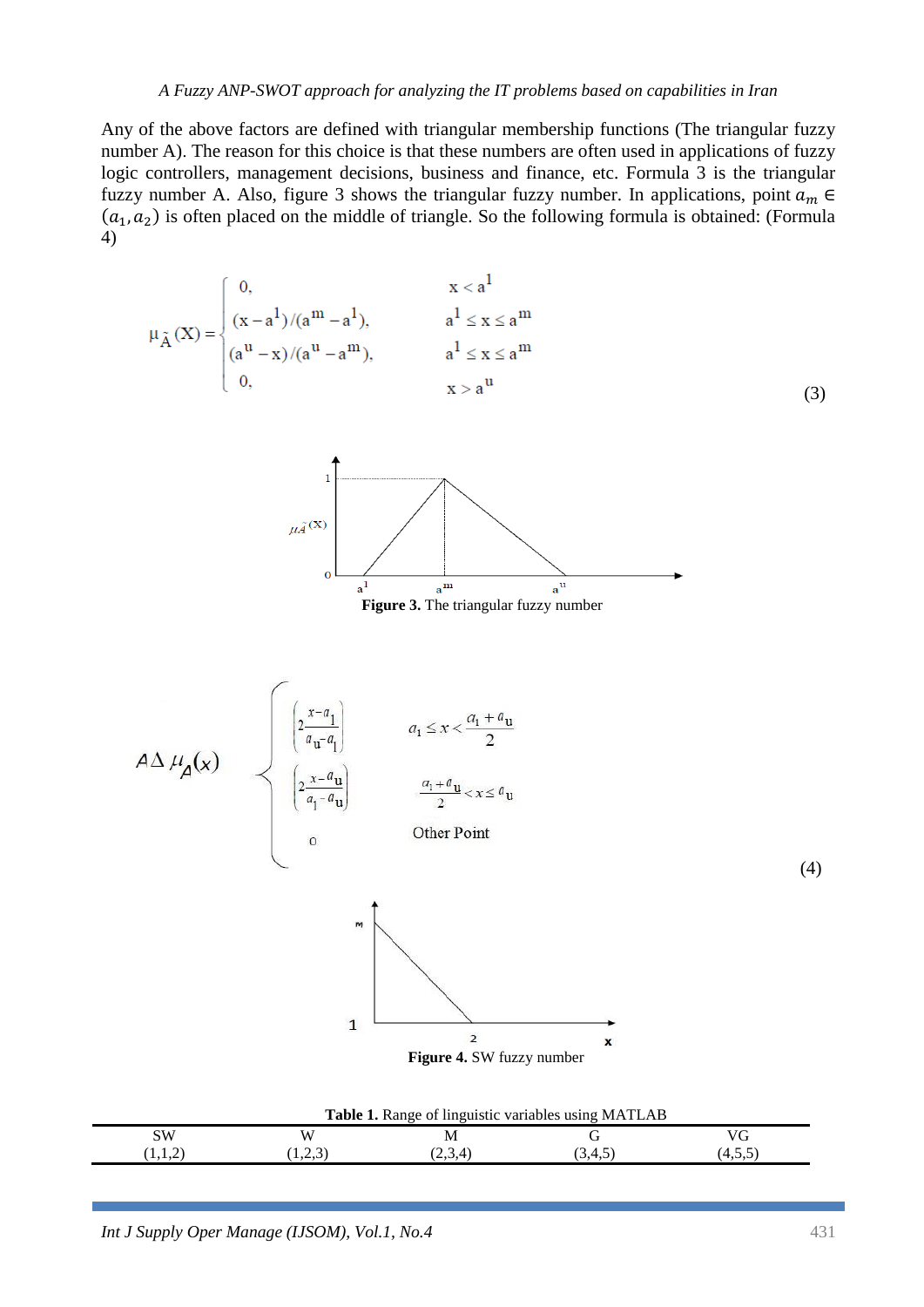# **3.2. Defuzzification**

This is the process of producing a quantifiable result in fuzzy logic, given fuzzy sets and corresponding membership degrees. There are various ways to do, but in this paper a fuzzy method is used fuzzy mean for defuzzification.

$$
x_{max} = \frac{m_1 + 2m_m + m_u}{4} \tag{5}
$$

#### **4. Research process**

According to opinions of the experts, SWOT matrix from the perspective of analysis the problems of country and resolve it with capability of future study is as follows:

|                |                                                                                                                                                                                                                                                                                                                                                                                                                                                        | <b>Strengths</b>                                                                                                                                                                                                                                                                                                                                                                                                                                                                                                                                                                                                                                                                          | Weaknesses                                                                                                                                                                                                                                                                                                                                                                                                                                                                                                                                                                                                                                                                                                                                                                                                                              |
|----------------|--------------------------------------------------------------------------------------------------------------------------------------------------------------------------------------------------------------------------------------------------------------------------------------------------------------------------------------------------------------------------------------------------------------------------------------------------------|-------------------------------------------------------------------------------------------------------------------------------------------------------------------------------------------------------------------------------------------------------------------------------------------------------------------------------------------------------------------------------------------------------------------------------------------------------------------------------------------------------------------------------------------------------------------------------------------------------------------------------------------------------------------------------------------|-----------------------------------------------------------------------------------------------------------------------------------------------------------------------------------------------------------------------------------------------------------------------------------------------------------------------------------------------------------------------------------------------------------------------------------------------------------------------------------------------------------------------------------------------------------------------------------------------------------------------------------------------------------------------------------------------------------------------------------------------------------------------------------------------------------------------------------------|
| <b>SWOT</b>    |                                                                                                                                                                                                                                                                                                                                                                                                                                                        | S <sub>1</sub> . There are research groups for future<br>research studies in the country<br>S <sub>2</sub> . There is basic knowledge of future<br>study in the country<br>S <sub>3</sub> . There are many experts in different<br>fields in the country<br>S <sub>4</sub> . There are many experts in fields of<br>ICT<br>$S5$ . Internet accessibility in public and<br>private organizations<br>S <sub>6</sub> . Being young population of country                                                                                                                                                                                                                                     | W <sub>1</sub> . Lack of communication between<br>specialists in the country<br>W <sub>2</sub> . poor communication between industry,<br>universities and research<br>$W_3$ . There is a tendency to self-interest and<br>lack of active participation in economic and<br>risk appetite<br>W <sub>4</sub> . Decentralization and imbalance in future<br>research studies<br>W <sub>5</sub> . Unemployment and unequal access to IT<br>services<br>W <sub>6</sub> . Low levels of literacy, education and<br>skills in IT                                                                                                                                                                                                                                                                                                                |
| Opportunities  | $O1$ . Creating jobs at home by IT<br>knowledge<br>O <sub>2</sub> . officials Support from<br>providing "comprehensive<br>scientific map"<br>O <sub>3</sub> . Support and government<br>attention to ICT<br>O <sub>4</sub> . The possibility of distance<br>education and learning<br>O <sub>5</sub> . Development of software to<br>solve global problems<br>O <sub>6</sub> . International Community to<br>eliminate weaknesses in ICT               | SO <sub>1</sub> . Strategic analysis of future scenarios<br>and creating future paradigm for<br>explaining the socio-economic needs,<br>opportunities and development of future<br>research<br>SO <sub>2</sub> . Identifying potential expertise fields<br>for growth and innovation<br>SO <sub>3</sub> . Create a shared vision for the future<br>SO <sub>4</sub> . providing "comprehensive scientific<br>map in ICT" with a view of future study                                                                                                                                                                                                                                       | OW <sub>1</sub> . Create a shared vision for the future<br>OW <sub>2</sub> . Prioritization of research and<br>development and technology strategy based on<br>the needs of market and domestic ability<br>OW <sub>3</sub> . Coordinating the research and<br>development programs and strategies<br>OW <sub>4</sub> . Pay attention to distance education and<br>related laws<br>OW <sub>5</sub> . Pay attention to strengthen the<br>communication infrastructure and network of<br>experts and synergies between them with the<br>development of supportive laws                                                                                                                                                                                                                                                                     |
| <b>Threats</b> | T <sub>1</sub> . Create a deep digital divide If<br>we do not pay attention to IT<br>$T_2$ . The lack of prospective<br>strategy in decision making<br>processes<br>T <sub>3</sub> . Low investment in Training<br>T <sub>4</sub> . The economy relies on oil<br>revenues rather than knowledge-<br>based economy<br>T <sub>5</sub> . Slow proceedings versus the<br>rapid growth of ICT<br>T <sub>6</sub> . Lack of adequate infrastructure<br>in ICT | ST <sub>1</sub> . Consensus on research priorities and<br>create a shared vision for the future<br>$ST2$ . Explicit decisions to expand or<br>change of research program<br>ST <sub>3</sub> . Design Action Plan<br>ST <sub>4</sub> . Definition and implementation of<br>futures studies for appropriate<br>infrastructure. Also the optimal<br>relationship between the network of<br>experts at the country and abroad with an<br>emphasis on new technologies and future<br>technologies<br>ST <sub>5</sub> . Selecting an independent<br>organization as trustee of futures studies<br>projects<br>$ST6$ . Dissemination the information of<br>future, in terms of public education. | WT <sub>1</sub> . Restructuring and re-engineering of<br>government, in line with futuristic<br>developments<br>WT <sub>2</sub> . Identifying future technologies,<br>Identifying market needs, Identifying<br>potentials of communication<br>WT <sub>3</sub> . Gathering of industrialists, academics,<br>decision-makers, futurists, and other<br>stakeholders related to the future of science,<br>technology and innovation to create an<br>intellectual synergy<br>WT <sub>4</sub> . Using the application of information<br>technology to improve productivity, quality,<br>efficiency, and reduce costs<br>WT <sub>5</sub> . Using the future study experiences of<br>other countries and adapting it to the situation<br>in Iran<br>WT <sub>6</sub> . Dissemination the information of future,<br>in terms of public education. |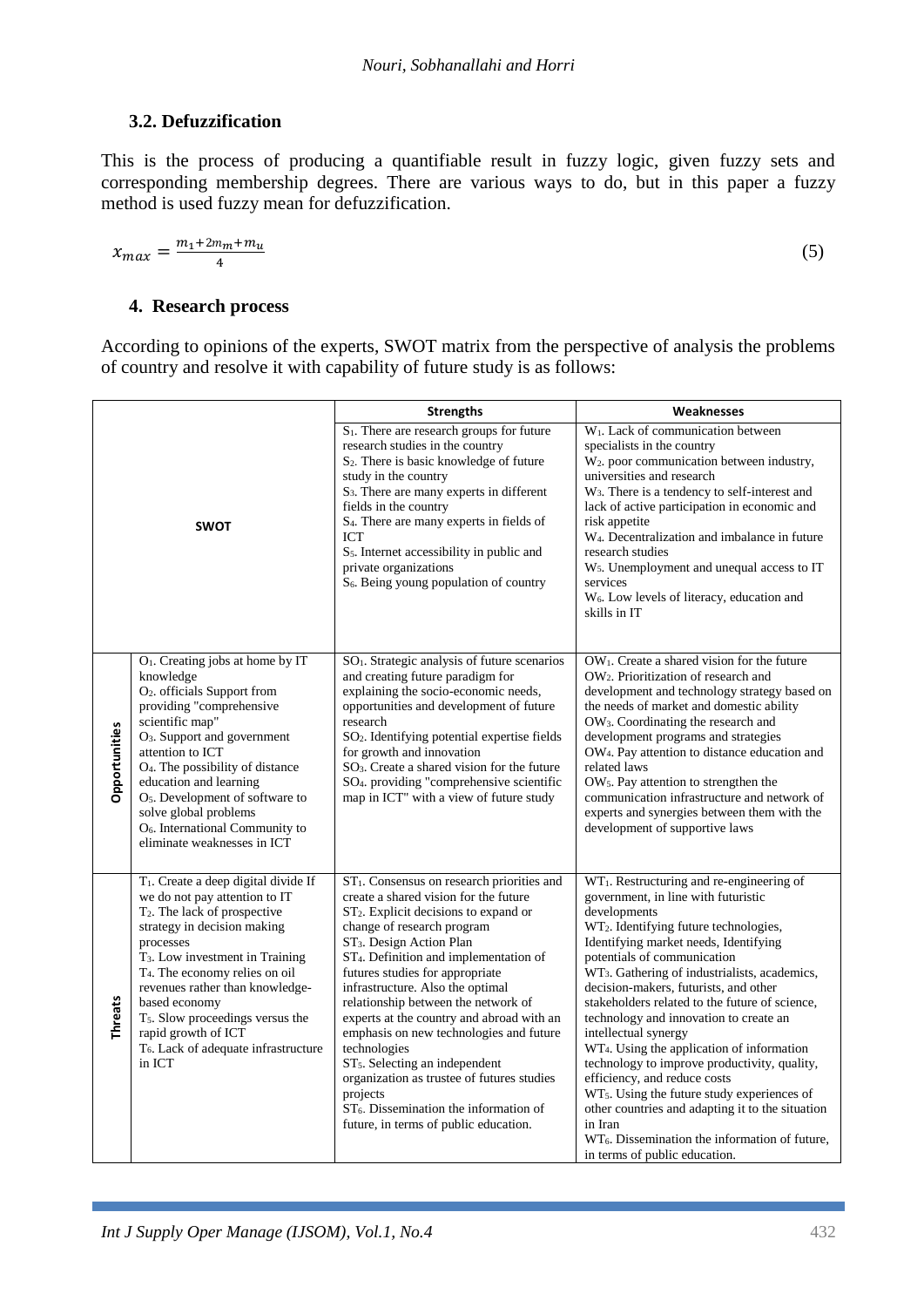Components of the proposed algorithm are as follow:

**Step 1.** Initially, the problem organized as an ANP model. This model consists of four levels. The first level is selecting the best strategy. The second level is related to analysis of SWOT factors. Sub factors are located in third level. The fourth level shows the strategy of this study. This model is shown in Figure 5.



**Figure 5.** The proposed model for SWOT of Future Study (ANP-SWOT Model)

**Step 2.** With the assumption that there is mutual dependency among the main factors SWOT, Comparative matrix of the main factors was formed using a scale of one to nine by experts (Likert scale). This matrix is analyzed using the Expert Choice Software and weight vector is obtained. Comparisons have been made with regard to the compatibility matrix.

If A=[a<sub>ij</sub>] is a m×m matrix, such as this matrix is compatible if  $a_{ii} = a_{ik}$  .a<sub>kj</sub>. In all paired comparison matrices, incompatibility of less than 0.1 in comparative matrix is acceptable (Gratton *et al.* 1999).

**Step 3.** In this step, the interdependencies among the main factors have been determined using paired comparison. Interdependencies among the main factors, are shown in Figure 6. According to the model proposed by Yuksel and Dagdeviren (2007), opportunities will be influenced only by the strength; therefore there is not paired comparison matrix for opportunities.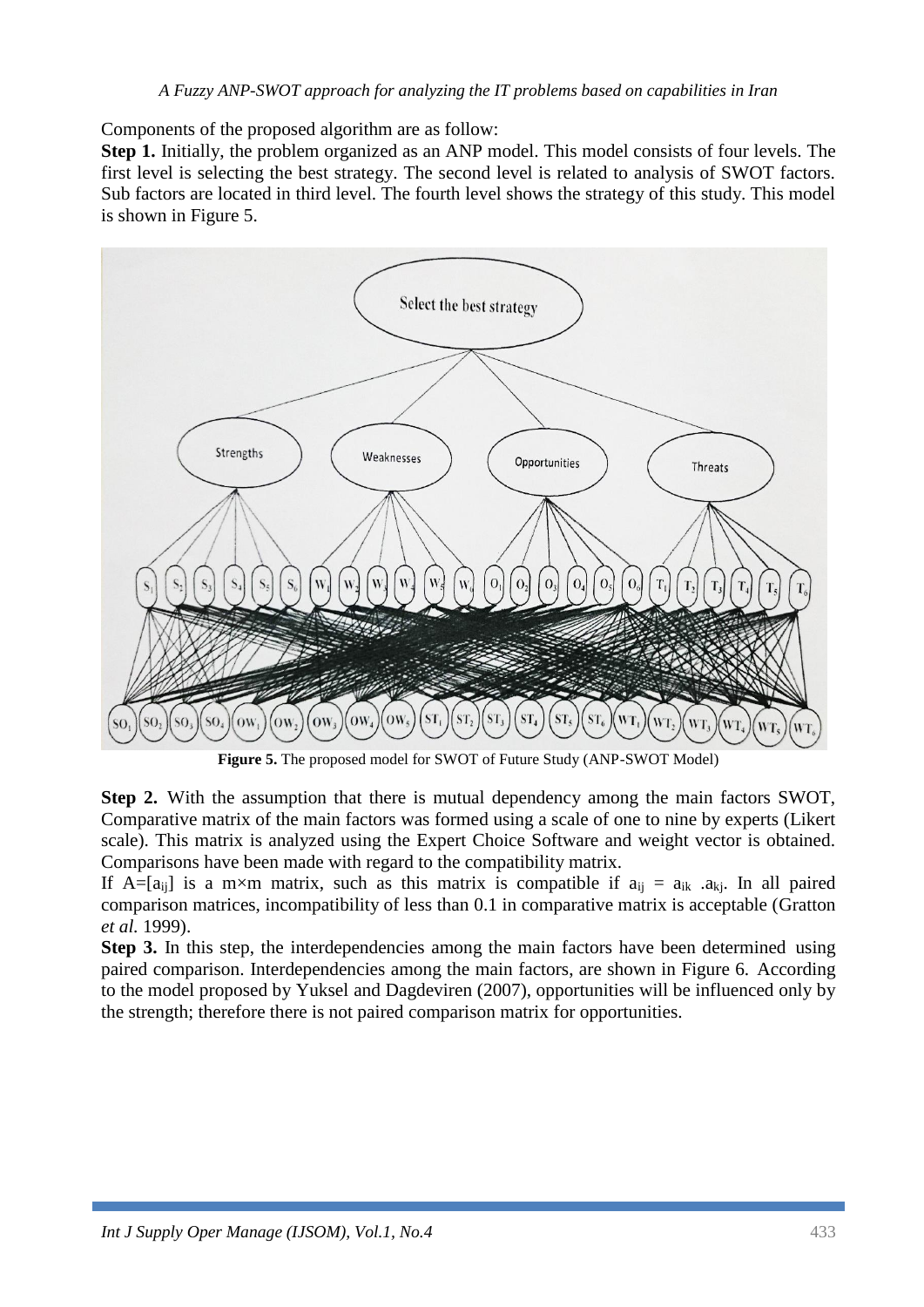

**Figure 6.** Interdependencies among the main factors (SWOT)

**Step 4.** In this step, the weight of the interdependence of factors is obtained.

Initially, the multiplication of correlation matrix of the main factors, in relative weights of the main factors is obtained. Therefore, the matrix has been normalized.

**Step 5.** In this step, the relative weights of the sub factors of SWOT using paired comparisons matrix has been obtained.

**Step 6.** In sixth step, the overall weight of the sub-factors (W<sub>G</sub>) is obtained using the multiplication of weight of main factors (weights obtained in the fourth stage), in relative weights of the sub factors (Tables 2 to 10).

**Table 2.** Comparing Matrix of the factors and the relative weight of each factor, regardless of the relationship between the criteria with incompatibility rate of 0.845

|   | S                  | W                  |                    | т                  | Weighting of<br>criteria |
|---|--------------------|--------------------|--------------------|--------------------|--------------------------|
|   | (1,1,1)            | (0.6, 0.8, 0.1)    | (0.48, 0.72, 1)    | (0.64, 0.82, 1)    | (0.68, 0.83, 1)          |
| W | (0.14, 0.17, 0.23) | (0.14, 0.14, 0.14) | (0.47, 0.62, 0.81) | (0.38, 0.55, 0.73) | (0.28, 0.37, 0.48)       |
| O | (0.29, 0.40, 0.60) | (0.05, 0.06, 0.08) | (0.29, 0.29, 0.29) | (0.55, 0.77, 0.97) | (0.29, 0.38, 0.49)       |
| т | (0.13, 0.16, 0.20) | (0.02, 0.03, 0.05) | (0.04, 0.05, 0.07) | (0.13, 0.13, 0.13) | (0.08, 0.09, 0.11)       |

**Table 3.** Comparing Matrix of the relative weight of each factor and strengths criteria with incompatibility rate of

|   |                    | 0.054              |                    |                    |
|---|--------------------|--------------------|--------------------|--------------------|
|   | W                  |                    |                    | Mean               |
| W | (0.16, 0.16, 0.16) | (0.16, 0.21, 0.33) | (0.38, 0.48, 0.62) | (0.21, 0.28, 0.37) |
|   | (0.48, 0.73, 1)    | (1,1,1)            | (0.62, 0.81, 1)    | (0.70, 0.85, 1)    |
| ௱ | (0.02, 0.03, 0.05) | (0.11, 0.13, 0.17) | (0.11, 0.11, 0.11) | (0.08, 0.09, 0.11) |

**Table 4.** Comparing Matrix of the relative weight of each factor and weaknesses criteria with incompatibility rate of

|              |                        | 0.088              |                    |                    |
|--------------|------------------------|--------------------|--------------------|--------------------|
|              |                        |                    |                    | Mean               |
|              | (0.46, 0.46,<br>(0.46) | (0.22, 0.56, 1)    | (0.47, 0.68, 0.89) | (0.38, 0.57, 0.78) |
| $\Omega$     | (0.22, 0.39, 1)        | (0.47, 0.47, 0.47) | (0.57, 0.78, 1)    | (0.42, 0.55, 0.82) |
| $\mathbf{T}$ | (0.08, 0.10, 0.15)     | (0.07, 0.09, 0.12) | (0.15, 0.15, 0.15) | (0.10, 0.12, 0.14) |

**Table 5.** Comparing Matrix of the relative weight of each factor and opportunities criteria with incompatibility rate of

|   |                    | 0.076              |                    |                    |
|---|--------------------|--------------------|--------------------|--------------------|
|   |                    | W                  | ௱                  | Mean               |
|   | (1,1,1)            | (0.60, 0.80, 1)    | (0.68, 0.84, 1)    | (0.76, 0.88, 1)    |
| W | (0.12, 0.15, 0.20) | (0.12, 0.12, 0.12) | (0.28, 0.48, 0.68) | (0.17, 0.25, 0.33) |
| ᅲ | (0.12, 0.14, 0.17) | (0.02, 0.03, 0.05) | (0.12, 0.12, 0.12) | (0.08, 0.09, 0.11) |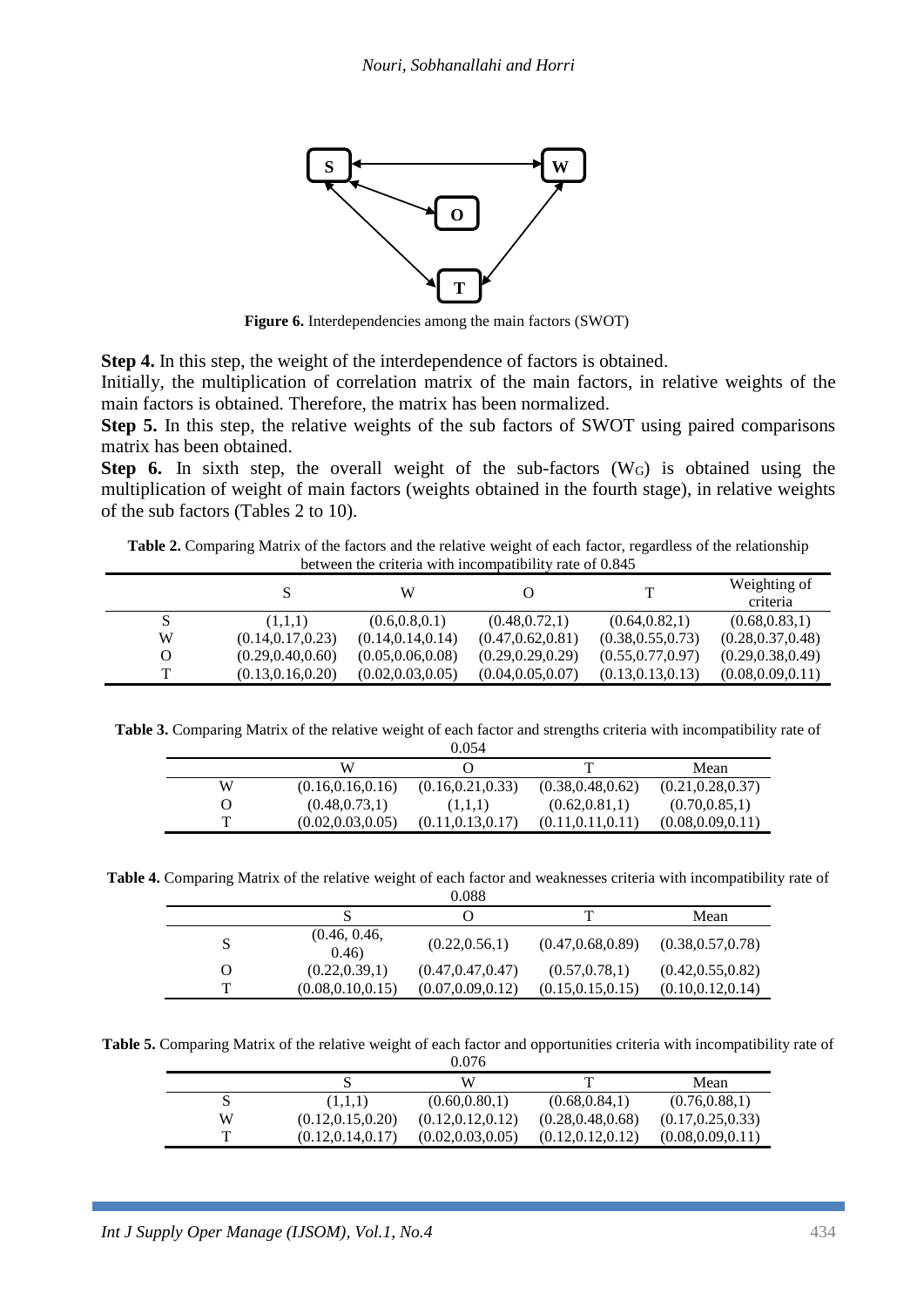|   |                        | W                  |                     | Mean               |
|---|------------------------|--------------------|---------------------|--------------------|
|   | (0.46, 0.46,<br>(0.46) | (0.45, 0.70, 0.95) | (0.32, 0.59, 1)     | (0.41, 0.58, 0.80) |
| W | (0.07, 0.10, 0.15)     | (0.15, 0.15, 0.15) | (0.10, 0.138, 0.19) | (0.10, 0.12, 0.16) |
|   | (0.32, 0.54, 1)        | (0.52, 0.76, 1)    | (0.69, 0.69, 0.69)  | (0.51, 0.66, 0.89) |

**Table 6.** Comparing Matrix of the relative weight of each factor and threats criteria with incompatibility rate of 0.066

**Table 7.** Comparing Matrix of the strength sub factors, regardless of the relationship between the sub factors with incompatibility rate of 0.845

|                | $S_1$              | $S_2$              | S <sub>3</sub>     | $S_4$              | $S_5$              | $S_6$              | Weighting of<br>criteria |
|----------------|--------------------|--------------------|--------------------|--------------------|--------------------|--------------------|--------------------------|
| S <sub>1</sub> | (1,1,1)            | (0.42, 0.71, 1)    | (0.54, 0.77, 1)    | (0.64, 0.83, 1)    | (0.49, 0.8, 1)     | (0.56, 0.79, 1)    | (0.65, 0.82, 1)          |
| S <sub>2</sub> | (0.23, 0.33, 0.55) | (0.23, 0.23, 0.23) | (0.37, 0.58, 0.78) | (0.38, 0.58, 0.79) | (0.3, 0.45, 0.6)   | (0.24, 0.56, 0.58) | (0.30, 0.43, 0.59)       |
| $S_3$          | (0.13, 0.17, 0.25) | (0.04, 0.05, 0.08) | (0.13, 0.13, 0.13) | (0.22, 0.34, 0.47) | (0.11, 0.17, 0.23) | (0.14, 0.33, 0.48) | (0.13, 0.17, 0.23)       |
| S <sub>4</sub> | (0.12, 0.15, 0.20) | (0.03, 0.05, 0.07) | (0.03, 0.05, 0.07) | (0.12, 0.12, 0.12) | (0.05, 0.09, 0.14) | (0.06, 0.17, 0.22) | (0.08, 0.09, 0.12)       |
| $S_5$          | (0.14, 0.2, 0.36)  | (0.24, 0.08, 0.45) | (0.28, 0.47, 0.08) | (0.35, 0.22, 0.54) | (0.28, 0.25, 0.36) | (0.21, 0.17, 0.23) | (0.25, 0.28, 0.42)       |
| S۶             | (0.14.0.22.0.87)   | (0.03, 0.05, 0.07) | (0.13, 0.13, 0.13) | (0.35, 0.64, 0.49) | (0.19, 0.16, 0.26) | (0.24, 0.23, 0.10) | (0.19, 0.16, 0.26)       |

**Table 8.** Comparing Matrix of the weakness sub factors, regardless of the relationship between the subfactors with incompatibility rate of 0.845

|                | $\rm W_1$          | W,                 | W٠                 | $\mathrm{W}_{4}$   | W٢                 | $\rm W_6$          | Weighting of<br>criteria |
|----------------|--------------------|--------------------|--------------------|--------------------|--------------------|--------------------|--------------------------|
| $\mathrm{W}_1$ | (1,1,1)            | (0.38, 0.68, 1)    | (0.52, 0.73, 0.94) | (0.73, 0.77, 1)    | (0.46, 0.71, 1)    | (0.41, 0.79, 1)    | (0.63, 0.81, 0.98)       |
| W,             | (0.20, 0.29, 0.52) | (0.2, 0.2, 0.2)    | (0.55, 0.71, 1)    | (0.38, 0.59, 0.76) | (0.22, 0.43, 0.8)  | (0.30, 0.36, 0.54) | (0.33, 0.46, 0.62)       |
| W <sub>3</sub> | (0.13, 0.20, 0.27) | (0.02, 0.03, 0.05) | (0.14, 0.14, 0.14) | (0.33, 0.44, 0.47) | (0.17, 0.14, 0.24) | (0.24, 0.23, 0.10) | (0.15, 0.20, 0.26)       |
| $W_4$          | (0.13, 0.15, 0.22) | (0.03, 0.04, 0.07) | (0.03, 0.04, 0.06) | (0.13, 0.13, 0.13) | (0.03, 0.07, 0.24) | (0.26, 0.37, 0.12) | (0.08, 0.10, 0.12)       |
| W٢             | (0.14, 0.22, 0.36) | (0.04, 0.08, 0.08) | (0.08, 0.07, 0.28) | (0.05, 0.02, 0.33) | (0.02, 0.02, 0.26) | (0.07, 0.09, 0.12) | (0.07, 0.09, 0.12)       |
| W٬             | (0.13, 0.25, 0.42) | (0.11, 0.21, 0.14) | (0.13, 0.17, 0.25) | (0.09, 0.14, 0.25) | (0.14, 0.15, 0.19) | (0.13, 0.14, 0.2)  | (0.11, 0.21, 0.14)       |

**Table 9.** Comparing Matrix of the opportunity sub factors, regardless of the relationship between the subfactors with incompatibility rate of 0.845

|                | O <sub>1</sub>     | O <sub>2</sub>     | $Q_3$              | $Q_4$              | O <sub>5</sub>     | O <sub>6</sub>     | Weighting          |
|----------------|--------------------|--------------------|--------------------|--------------------|--------------------|--------------------|--------------------|
|                |                    |                    |                    |                    |                    |                    | of criteria        |
| O <sub>1</sub> | (1,1,1)            | (0.43, 0.79, 1)    | (0.57, 0.78, 1)    | (0.41, 0.67, 1)    | (0.53, 0.52, 1)    | (0.52, 0.46, 1)    | (0.57, 0.78, 1)    |
| O <sub>2</sub> | (0.19, 0.27, 0.45) | (0.19, 0.19, 0.19) | (0.25, 0.37, 0.54) | (0.39, 0.59, 0.76) | (0.41, 0.54, 0.71) | (0.26, 0.39, 0.48) | (0.39, 0.59, 0.76) |
| O <sub>3</sub> | (0.30, 0.41, 0.62) | (0.10, 0.15, 0.22) | (0.30, 0.30, 0.30) | (0.38, 0.55, 0.73) | (0.31, 0.57, 0.84) | (0.33, 0.46, 0.44) | (0.28, 0.40, 0.54) |
| O4             | (0.13, 0.16, 0.22) | (0.03, 0.04, 0.06) | (0.05, 0.07, 0.10) | (0.13, 0.13, 0.13) | (0.36, 0.42, 0.52) | (0.14, 0.17, 0.12) | (0.14, 0.16, 0.21) |
| O٢             | (0.26, 0.38, 0.64) | (0.07, 0.09, 0.12) | (0.09, 0.14, 0.25) | (0.06, 0.08, 0.09) | (0.26, 0.26, 0.26) | (0.19, 0.18, 0.29) | (0.15, 0.19, 0.27) |
| O              | (0.04, 0.05, 0.07) | (0.16, 0.17, 0.18) | (0.15, 0.16, 0.19) | (0.19, 0.16, 0.26) | (0.14, 0.15, 0.21) | (0.17, 0.18, 0.23) | (0.17, 0.18, 0.23) |

**Table 10.** Comparing Matrix of the threat sub factors, regardless of the relationship between the sub factors with incompatibility rate of 0.845

|                |                    | Т2                 | $T_3$              | $\rm T_4$          | $T_5$              | $T_6$              | Weighting<br>of criteria |
|----------------|--------------------|--------------------|--------------------|--------------------|--------------------|--------------------|--------------------------|
| $\rm{T}_1$     | (1,1,1)            | (0.58, 0.79, 1)    | (0.71, 0.91, 0.94) | (0.54, 0.78, 1)    | (0.53, 0.83, 1)    | (0.69, 0.77, 1)    | (0.71, 0.87, 1)          |
| T <sub>2</sub> | (0.12, 0.16, 0.21) | (0.12, 0.12, 0.12) | (0.47, 0.64, 0.82) | (0.34, 0.48, 0.64) | (0.48, 0.51, 0.76) | (0.43, 0.61, 0.79) | (0.27, 0.36, 0.45)       |
| T <sub>3</sub> | (0.14, 0.15, 0.20) | (0.22, 0.28, 0.05) | (0.14, 0.14, 0.14) | (0.13, 0.21, 0.30) | (0.15, 0.17, 0.21) | (0.24, 0.27, 0.19) | (0.11, 0.13, 0.17)       |
| $\rm T_4$      | (0.13, 0.16, 0.22) | (0.03, 0.04, 0.06) | (0.05, 0.07, 0.10) | (0.13, 0.13, 0.13) | (0.36, 0.42, 0.52) | (0.14, 0.17, 0.12) | (0.09, 0.10, 0.14)       |
| Tء             | (0.13, 0.21, 0.20) | (0.17, 0.16, 0.22) | (0.19, 0.14, 0.18) | (0.19, 0.16, 0.21) | (0.26, 0.26, 0.26) | (0.09, 0.08, 0.12) | (0.19, 0.26, 0.26)       |
| T6             | (0.18, 0.27, 0.41) | (0.19, 0.23, 0.18) | (0.13, 0.16, 0.26) | (0.13, 0.17, 0.28) | (0.17, 0.16, 0.24) | (0.17, 0.17, 0.17) | (0.19, 0.23, 0.26)       |

**Step 7.** In this step, alternative strategies are prioritized using a paired comparison matrix. The results were calculated using the Expert Choice Software.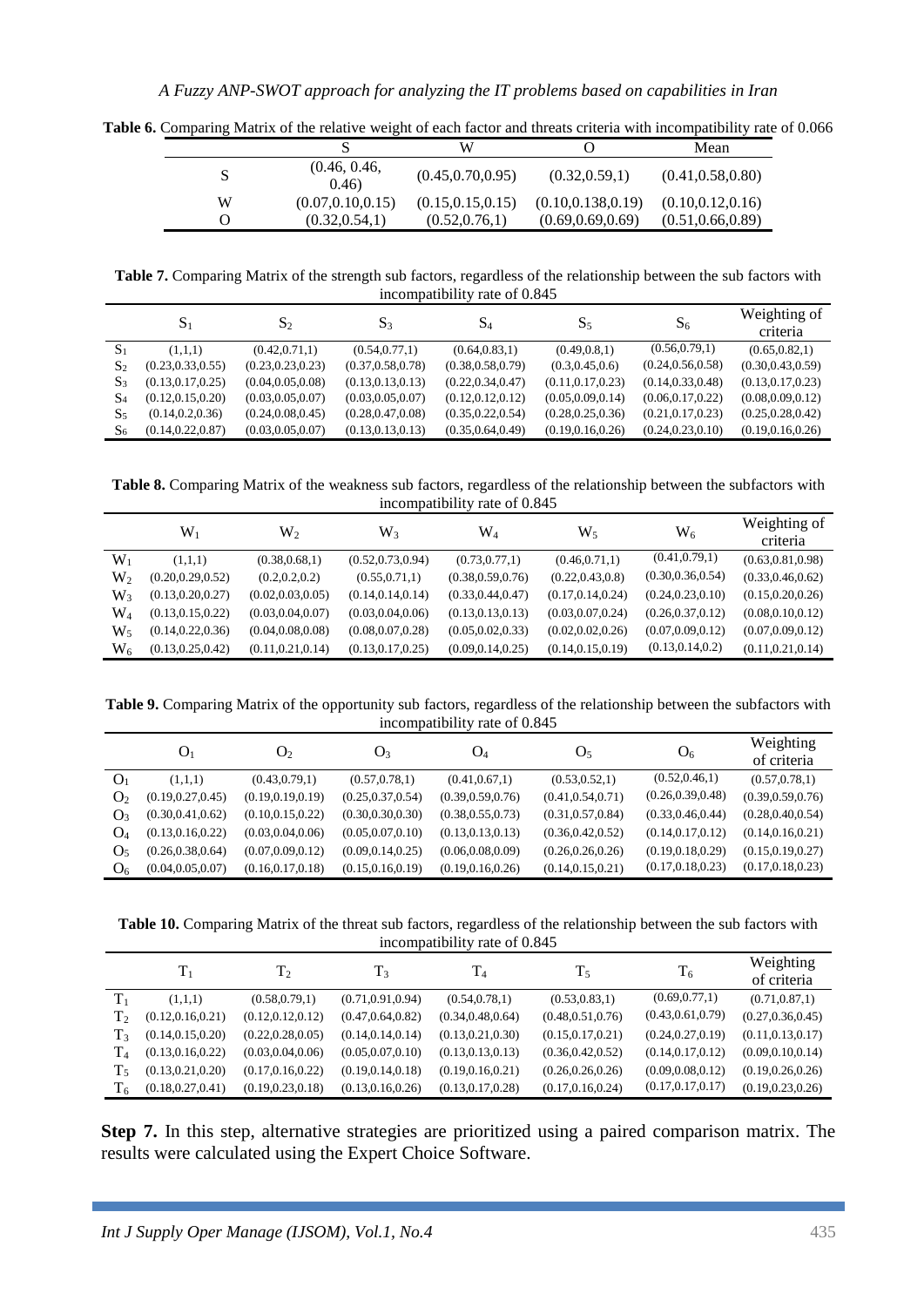#### *Nouri, Sobhanallahi and Horri*

Then the relative weights obtained from the analysis of paired comparisons tables for ranking the alternatives (W) are calculated.

**Step 8.** Finally, according to the following formula, the final weight of alternative strategies is calculated:

$$
W_A = W \times W_G \tag{6}
$$

In this formula:

W<sub>A</sub> is the final weight of alternative strategies. W is the degree of prioritizing alternative strategies, with respect to each of the sub factors of SWOT. W<sub>G</sub> is the total weight of sub factors. The results of these calculations are shown in Table 11:

| $\overline{1}$ and $\overline{2}$ are $\overline{1}$ and $\overline{1}$ are $\overline{1}$ and $\overline{1}$ are $\overline{1}$ and $\overline{1}$ are $\overline{1}$ |          |          |                |
|------------------------------------------------------------------------------------------------------------------------------------------------------------------------|----------|----------|----------------|
|                                                                                                                                                                        | W        | $W_G$    | W <sub>A</sub> |
| SO                                                                                                                                                                     | 0.358136 | 0.594208 | 0.948580       |
| <b>ST</b>                                                                                                                                                              | 0.486116 | 0.729462 | 0.975622       |
| WΟ                                                                                                                                                                     | 0.167845 | 0.297004 | 0.494398       |
| <b>WT</b>                                                                                                                                                              | 0.249607 | 0.388698 | 0.675449       |
|                                                                                                                                                                        |          |          |                |

**Table 11.** The final weight of alternative strategies

Based on the achieved weight, ST Strategy is the highest weight. Therefore, the best strategy for implementation are ST Strategy. These strategies are as follows:

ST1. Consensus on research priorities and creating a shared vision for the future

ST2. Explicit decisions to expand or change of research program.

ST3. Design Action Plan.

ST4. Definition and implementation of future studies for appropriate infrastructure. Also the optimal relationship between the network of experts in the country and abroad with an emphasis on new technologies and future technologies.

ST5. Selecting an independent organization as trustee of future studies projects.

ST6. Dissemination the future information, in terms of public education.

#### **5. Conclusions and suggestions**

Future studies have created the three areas of knowledge: futurism, strategic planning, and policy development and networking. Since the successful implementation of future studies depended on the participation of various stakeholders and policy makers and experts is possible, costs can be reduced with balancing and gain competitive advantage. Finally, in long term, it will lead to sustainable development. In today's world it is accepted that the IT industry is key propulsion of economic growth and it is necessary to consider the dynamics of information technology. For this reason, policymakers must recognize new trends and use in the IT industry. These trends are used to achieve the dynamics of information technology. To achieve this goal, the SWOT matrix is used.

The purpose of using this matrix in the process of strategic management is the decision support is applied in strategy selection. However, its application alone does not provide the effective and useful information for decision-makers. Therefore, incorporation of Multi Criteria Decision Model on the one hand and fuzzy logic on the other hand , can provide the useful framework for strategic position analysis and selection of appropriate strategies. It can also improve and upgrade the basis of strategic planning processes. This paper, using the method of Fuzzy ANP in SWOT matrix has provided the following benefits for members of the strategic team:

1. Eliminating the inaccurate and uncertainties inherent in strategic management process.

- 2. Measuring the impact of each SWOT factors on the strategies developed.
- 3. Measuring the correlation between strategic factors.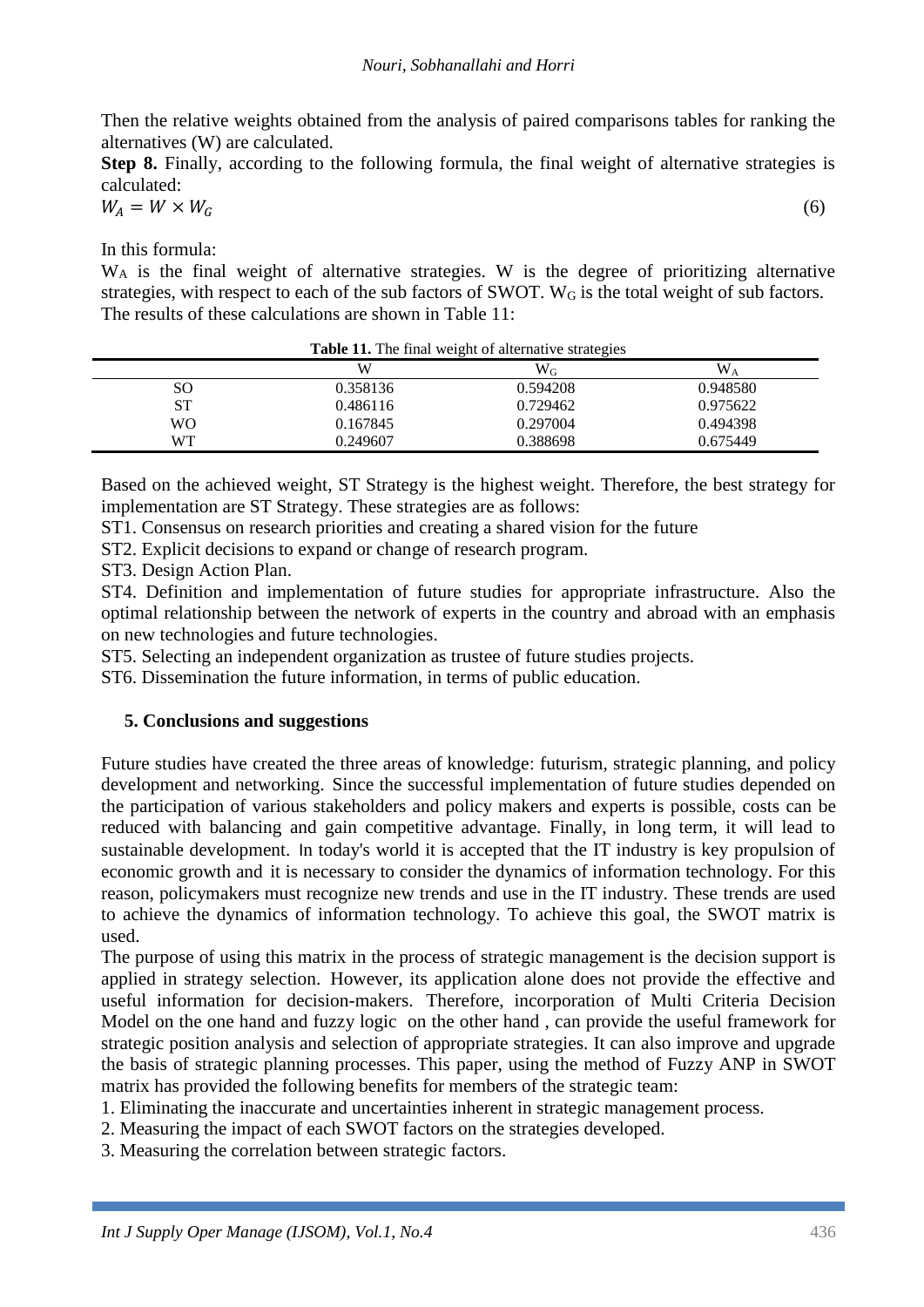#### *A Fuzzy ANP-SWOT approach for analyzing the IT problems based on capabilities in Iran*

Other studies, in addition to the assumption of independence among the main factors of strategy, can also examine the dependence of the subfactors. Also, in cases where the paired comparison matrix is uncertainty, researcher can use the fuzzy numbers. Combining SWOT and Fuzzy MCDM on the other sectors such as marketing, financial, manufacturing, etc. can be used.

#### **References**

Darkow. I. L., 2014, The involvement of middle management in strategy development - Development and implementation of a foresight-based approach, Technological Forecasting and Social Change 28, In Press, Corrected Proof, doi:10.1016/j.techfore.2013.12.002.

Dincer. O., 2004, Strategy Management and Organization Policy, Istanbul: Beta Publication.

Gaoa. T., Guptaa. A., Gulpinarb. N. and Zhu. Y., 2015, Optimal hedging strategy for risk management on a network, Journal of Financial Stability 16, pp. 31–44.

Granell. X., 2015, A strategic approach to adopt ICT: from using information and communication technology to making use of information and technology to communicate, Multilingual Information Management Information, Technology and Translators, pp. 45–59.

Gratton. L., HopeHailey. V., Stiles. P. and Truss. C., 1999, Linking individual performance to business strategy: The people process model, Human Resource Management 38, pp. 17-31.

Kahraman. C., Ertay, T. and Buyukozkan. G., 2006, A fuzzy optimization model for QFD planning process using analytic network approach, European Journal of Operational Research 171, pp. 390-411.

Kangas. J., Kurtila. M., Kajanus. M. and Kangas. A., 2003, Evaluating the management strategies of a forestland estatethe SOS approach, Journal of Environmental Management 69, pp. 349-358.

Kaviani. M. A. and Abbasi. M., 2014, Analyzing the operations strategies of manufacturing firms using a hybrid Grey DEA approach – A case of Fars Cement Companies in Iran, International Journal of Supply and Operations Management, Volume 1, Issue 3, pp. 371-391.

Keenan. M. 2002, Identifying emerging generic technologies at the national level: the UK experience. Journal of Forecasting.

Keenan. M., 2003, Technology Foresight: An Introduction, Technology Foresight for Organizers, Ankara, Turkey; pp. 8-12.

Krejcie. R. and Morgan. D., 1970, Determining sample size for research activities, Educational and Psychological Measurement 30, pp. 607-610.

LengnickHall. C. and LengnickHall. M., 1998, Strategic human resources management: a review of the literature and a proposed typology, Academy of Management Review 13, pp. 70-454.

Mahdavi. I, Fazlollahtabar. H., Paydar. M. M and Heidarzade. A., 2008, Applying Multi-Criteria Decision Methods and SWOT Factors to Analyze the Role of Information Technology in Industry Development in Iran, Journal of Applied Sciences, Volume: 8, Issue: 17, Page No: 2983-2990. DOI: 10.3923/jas.2008.2983.2990